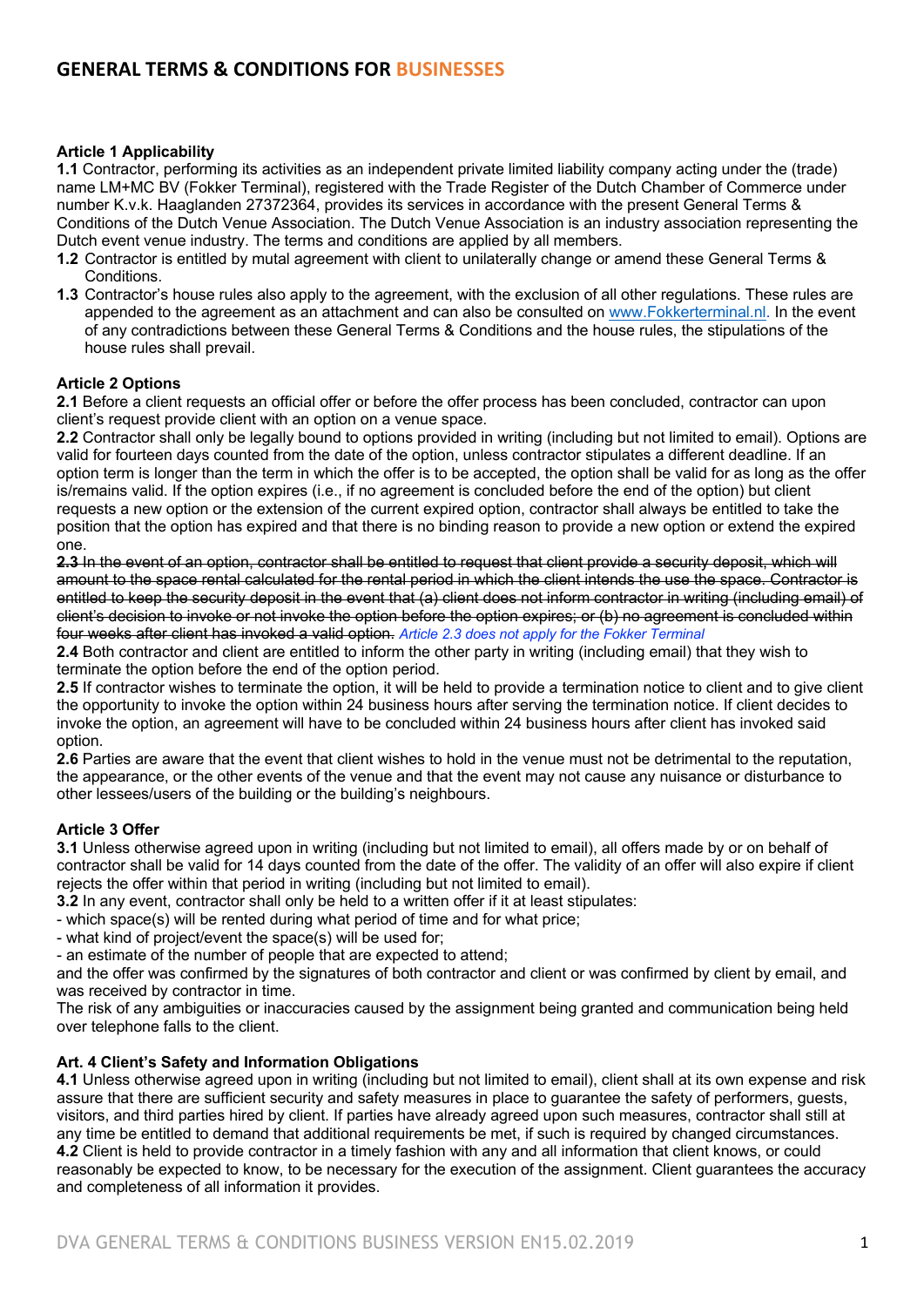# **GENERAL TERMS & CONDITIONS FOR BUSINESSES**

**4.3** Client has no claim whatsoever on any kind or degree of compensation payment if client does not (sufficiently) meet its obligations pursuant to Article 4.1 and/or 4.2 of these General Terms & Conditions, causing contractor to (i) cancel (a part of) the assignment, which contractor shall be entitled to do, and/or (ii) contractor has pointed this out to client and client still wishes the assignment to go ahead.

**4.4** Client shall be responsible for paying all applicable fees for the use of third-party (intellectual property) rights, including but not limited to rights managed and exercised by the Dutch Buma/Stemra music rights collecting organisation.

**4.5** Unless otherwise agreed upon in writing (including but not limited to email), client shall be responsible for obtaining all necessary permissions, permits, licences, and the like.

**4.6** Client shall be responsible for all actions (or failures to act) on part of visitors, guests, third parties in client's employ, etc. during the assignment (which includes but shall not be limited to the actual event itself).

# **Article 5 Rented Spaces**

**5.1** It falls to client to check whether the rented space(s) is/are suitable for the envisaged event prior to entering into the agreement.

**5.2** The rented space(s) include only the space(s) described and the facilities listed in the agreement. Unless otherwise agreed upon in writing (including but not limited to email), the central entrance areas, stairwells, toilets, bars, restaurants, exterior premises, and parking facilities are not part of the rented space(s).

**5.3** Without prior written permission from contractor, client shall not be permitted to:

- a) use the rented space(s) for any purpose other than the purpose described in the agreement;
- b) sublet (a part of) the rented space(s) or allow third parties to use it/these, with the express understanding that no prior written permission is required for exhibitors during fairs or exhibitions;
- c) to the extent applicable use the rented space(s) to exhibit things and services that fall outside of the scope of the exhibition programme described in the agreement;
- d) materially change the name or purpose of the event during the term of the agreement, for which contractor shall not unreasonably withhold its permission.

**5.4** Client shall not use the rented space(s) in a way that causes nuisance or disturbance to contractor or to third parties and will ensure that guests, visitors, staff, employees, etc. will also refrain from this.

**5.5** Client is held to bring the venue's house rules to the attention of guests, visitors, staff, employees, etc. and will be continuously and severally responsible for the (full) observance of the house rules by these parties. Client indemnifies contractor against all damage and third-party claims ensuing from any violation of the house rules or the General Terms & Conditions by guests, visitors, staff, employees, etc.

### **Article 6 Number of Visitors**

**6.1.1** The budget estimate is based on the number of visitors that is included in the agreement. Any change to the number of visitors will affect the agreement's price quote.

**6.1.2** Client is held to inform contractor in writing (including but not limited to email) as soon as possible in case of any changes or additions that deviate from the agreement's stipulations.

**6.1.3** In the event of a change occurring during the offer stage, contractor shall make all reasonable efforts to find a fitting solution. Client shall sign for a minimum number of visitors in the final agreement.

**6.2** Number of guests can be altered in written confirmation up to 10 days before event, with a minimum of 200 guests.

**6.3** If more visitors show up to the event than was agreed upon, the affiliated additional costs and expenses will be charged on basis of the calculations included in the agreement. The number of guests present as determined by Contractor shall be decisive, unless Client can prove that the actual number of guests does not exceed the agreed number.

**6.4** Assignments are accepted on basis of subsequent calculation, unless otherwise agreed upon in writing (including but not limited to email).

### **Article 7 Execution**

**7.1** Decorating, using, and clearing the rented space(s) shall be discussed with the contractor beforehand. **7.2** Contractor shall at all times be entitled to stipulate binding conditions for decorating, using, and clearing the rented space(s), if the fire department, the police, the municipal authorities, or the contractor consider such advisable for ensuring safety and the (public) peace.

**7.3** Subject to contractor's express prior written permission, client shall not implement or order any changes to the rented space(s) or the other space(s) and (exterior) premises.

**7.4** Client accepts the rented space(s) in the state this/these are in at the commencement of the lease period. At the end of that period, any and all defects shall be considered to have been caused during the lease period unless client can show that such defects (including damage) stem from before the lease period.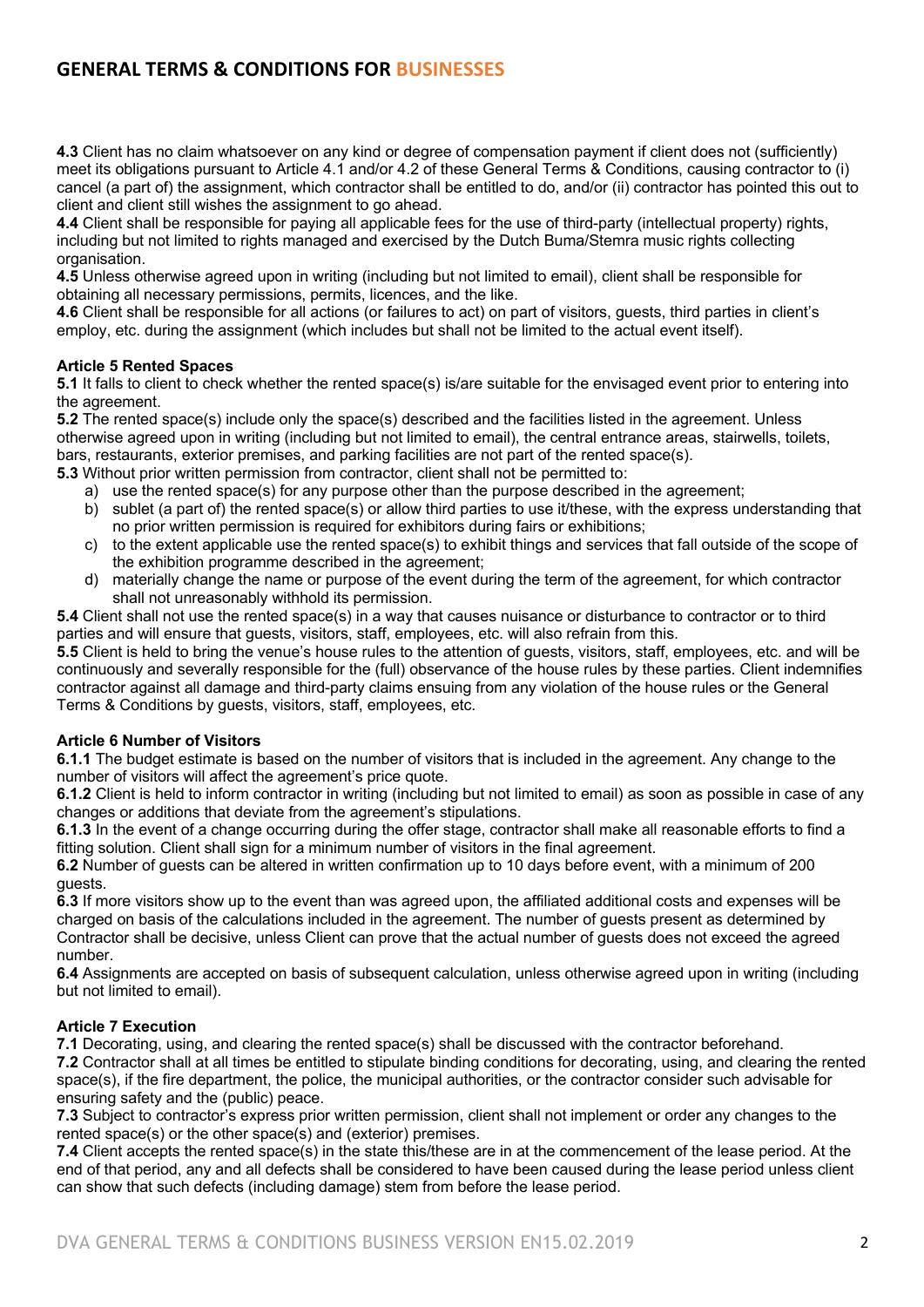**7.5** At the hours indicated in the order confirmation at the end of the lease period, client shall have cleared and completely cleaned the rented space(s) and will leave them in the condition in which the space(s) was/were provided to client. Client is held to reverse any and all changes that were made by or on behalf of client. If client does not clear and completely clean the rented space(s) (in time), contractor shall be entitled to charge client a fine equal to the assignment sum.

# **Article 8 Catering**

**8.1** Unless otherwise agreed in writing, catering is at own risk and expenses for client.

**8.2** Client will hire a caterer after agreement upon this specific supplier from contractor. Contractor will also provide a list of preffered catering partners. Contractor will charge a minimum of 10% commission on F&B expenses. This commission applys to all caterers, in case of a preffered partner or external party provided by client. Contractor is entitled to reject a caterer/subcontractor proposed by client.

**8.3** Client (or by client hired caterers/subcontractors) is obligated to follow the principles of HACCP (Hazard Analysis Critical Control Points) and all rules and regulations of the Dutch Food an Drug Administration (Nederlandse Voedsel en Waren Autoriteit / NVWA). Client will indemnify contractor for any claim and/or fine.

**8.4** Client (or by client hired caterers/subcontractors) is obliged to possess all relevant permits and licenses compelled by dutch law. Client will indemnify contractor for any claim and/or fine.

**8.5** Client (or by client hired caterers/subcontractors) is not allowed to sell or give away (e.g. through sampling) any consumptions and/or stimulant unless otherwise agreed in writing.

**8.6** Client is familiar with the code of conduct for alcoholic beverages compelled by dutch law for public events and will act accordingly.

**8.7** Use of alcoholic beverages during the event by any staff is prohibited.

# **Article 9 Liability and Damage**

**9.1** At all times prior to and during a lease, client is held to take any and all measures necessary for compliance with the stipulations and regulations of (a) the agreement, (b) the present General Terms & Conditions and (c) the house rules.

**9.2** Client is held to actively inform contractor beforehand in writing (including but not limited to email) of any and all risks that the event may pose to the state of (the venue of) the rented space(s) and/or contractor's reputation. This includes, but is not limited to, the visitor profile, the nature of the event, any threat or attraction of unwanted behaviour, political or social unrest, and possible revoking of the necessary permits and licences in a general sense (including pursuant to the Public Administration Probity Screening Act) or the venue's own permits and licences. If client fails to observe its information and notification duties, contractor reserves the right to cancel the event without being held to any compensation payments. If any information provided turns out to be incorrect or incomplete, contractor shall be entitled to cease the performance of its obligations and/or cancel the agreement. In such a case, client shall not be entitled to any compensation payments. Cancellation on basis of a violation by client of its information duties shall not affect the client's payment obligations, nor shall it affect contractor's rights to recover any damage (including loss of profit) from client.

**9.3** Client shall be liable for all damage incurred by third parties as a result of the use of the rented space(s) and/or the space(s) that client is allowed to use, and indemnifies contractor against any and all third-party compensation claims related to such.

**9.4** Contractor shall be entitled to recover all the costs for repairing damage to the walls, floors, etc. of and any objects in the rented space(s) from the client, to the extent that such damage was caused during the client's use of the space(s) in question or is directly related to that use.

**9.5** Client shall compensate contractor in full for any and all damage and/or losses that client and/or client's visitors/employees/third-party contractors, etc. may cause to objects that are the property of contractor or contractor's suppliers.

**9.6** Everything that is brought into the venue(s) and/or the rented space(s) by or on behalf of client shall be for client's expense and risk. Contractor shall not provide insurance and/or security for such effects. Contractor shall not be liable for damage to or loss of goods, property, and monetary value of client or third parties (including visitors and performers), whatever the cause of that damage or loss, except in the case of wilful acts and/or gross negligence on part of contractor or its employees. Contractor shall furthermore not be liable for damage to or loss of goods checked into the cloakroom. Client indemnifies contractor against any third-party claims (in the aforementioned sense).

Decorating, using, and clearing the rented space(s) shall be done in deliberation with contractor and with full observance of contractor's safety regulations.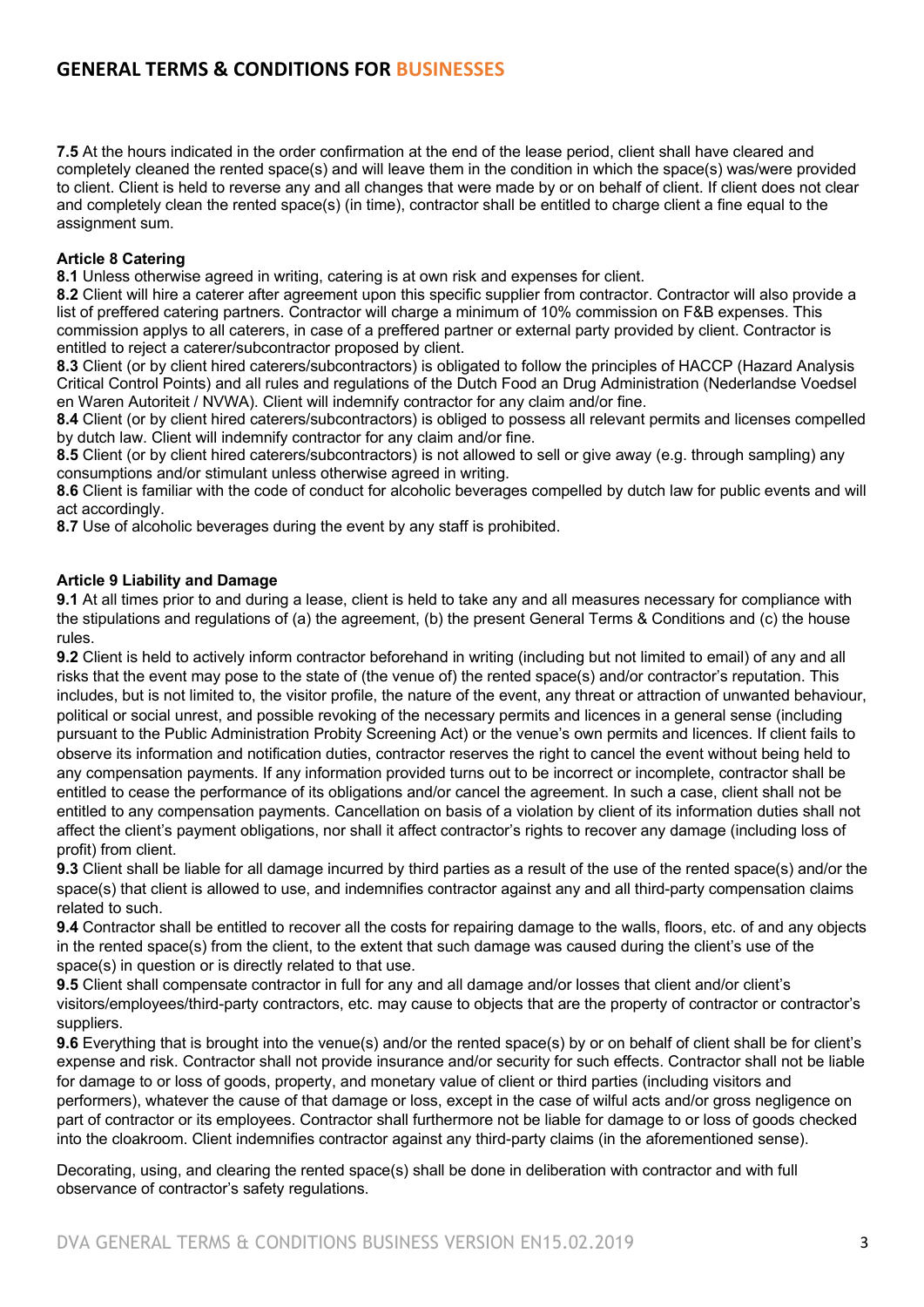# **GENERAL TERMS & CONDITIONS FOR BUSINESSES**

**9.7** Contractor shall not be liable for any damage, of whatever nature, ensuing from contractor using inaccurate and/or incomplete information provided by and/or on behalf of client.

**9.8** Contractor shall only be liable for damage if (i) this damage is covered by its liability insurance, and up to the amount that the insurance pays, to be increased with the deductible, or (ii) contractor or one of its managers can be blamed for wilful acts and/or gross negligence.

**9.9** If the damage (i) does not involve wilful acts and/or gross negligence, or (ii) the insurance company refuses to pay, but contractor is in fact liable, this liability shall in any and all cases be limited to direct damage (with the express exclusion of liability for indirect damage), not to exceed € 25,000.00

**9.10** All claim rights and other powers, on whatever basis, that client may be able to exercise vis-à-vis contractor must be reported to contractor in writing within 12 months counted from the moment that client became aware of them or could reasonably be expected to have become aware of them. In lieu of such reporting, these rights and powers shall lapse

**9.11** Any advice and recommendations that contractor may provide are fully non-committal and all follow-up shall be for client's expense and risk.

**9.12** Contractor shall not be liable for audience attendance to the event in question.

**9.13** Client / by client hired subcontractors / by client hired staff / any third parties and/or client's guests as well as all items in the venue owned by contractor are at own risk and expenses for client. Contractor is not obliged to insure these risks. Client is aware of the obligation to insure risks adequately concerning legal liability, fire and theft and will act accordingly. Client is aware of the obligation to take out an event insurance and will act accordingly. Client will present an insurance certificate at least 30 days prior to rental period which will confirm an adequate coverage of risks and will confirm payment of insurance premium. If client fails to do so, contractor will remain entitled to cancel the event. Client will not be entitled to cancel the contract or any form of liability towards contractor.

# **Article 10 Prices**

**10.1** Unless otherwise agreed upon in writing (including but not limited to email), all prices shall be exclusive of VAT. All other statutory taxes and levies shall also be paid by the client. Contractor will inform client of such taxes and levies beforehand as much as possible. Contractor is entitled to charge all statutory increases in taxes, excises, or social security contributions to client.

**10.2** If contractor provides a composite quote, contractor cannot not be held to execute a part of the quote for a corresponding part of the price of the entire quote.

### **Article 11 Payments**

**11.1** Unless stated otherwise in the offer/agreement, all invoices shall be paid within 14 days of the invoice date. **11.2** Client shall be held:

- To pay 50% of the venue rent upon conclusion of agreement
- To pay 75% to 100% of the total agreed sum prior to 14 days before the start of the rental period
- The contractor will invoice any positive or negative difference in costs after the execution of the agreement in a final invoice, to be settled against the aforementioned down payments;
- For each of the payments, contractor shall send a timely invoice to client.

**11.3** The final invoice will include a detailed specification of the services provided, the invoice amount based on subsequent calculation, and the VAT.

**11.4** All payment terms are considered firm deadlines. Client shall not be entitled to suspend or settle payments.

**11.5** If the payment term lapses without a payment having been made, client shall automatically be in default. Client will then owe the statutory commercial interest (with a part of a month to be considered a whole month) as well as all extrajudicial collection costs, to be calculated as 15% of the principal sum, with a minimum of € 350.00.

**11.6** Foreign clients shall be held to observe the VAT payment guidelines stipulated by the Dutch tax authorities.

### **Article 12 Cancellations**

**12.1** Cancelling the agreement shall be done in writing (including but not limited to email) and will be accompanied by the relevant agreement.

**12.2**. At full cancellation of the agreement by client, client is obliged to pay a cancellation fee according to the following tier:

- Free of costs in case of cancellation prior to 12 months of the rental period
- 25% of €7500 ex vat per day, in case of cancellation between 12 months and 6 monts and 1 day prior to the rental period
- 50% of €7500 ex vat per day, in case of cancellation between 6 monts and 1 day and 4 months prior to the rental period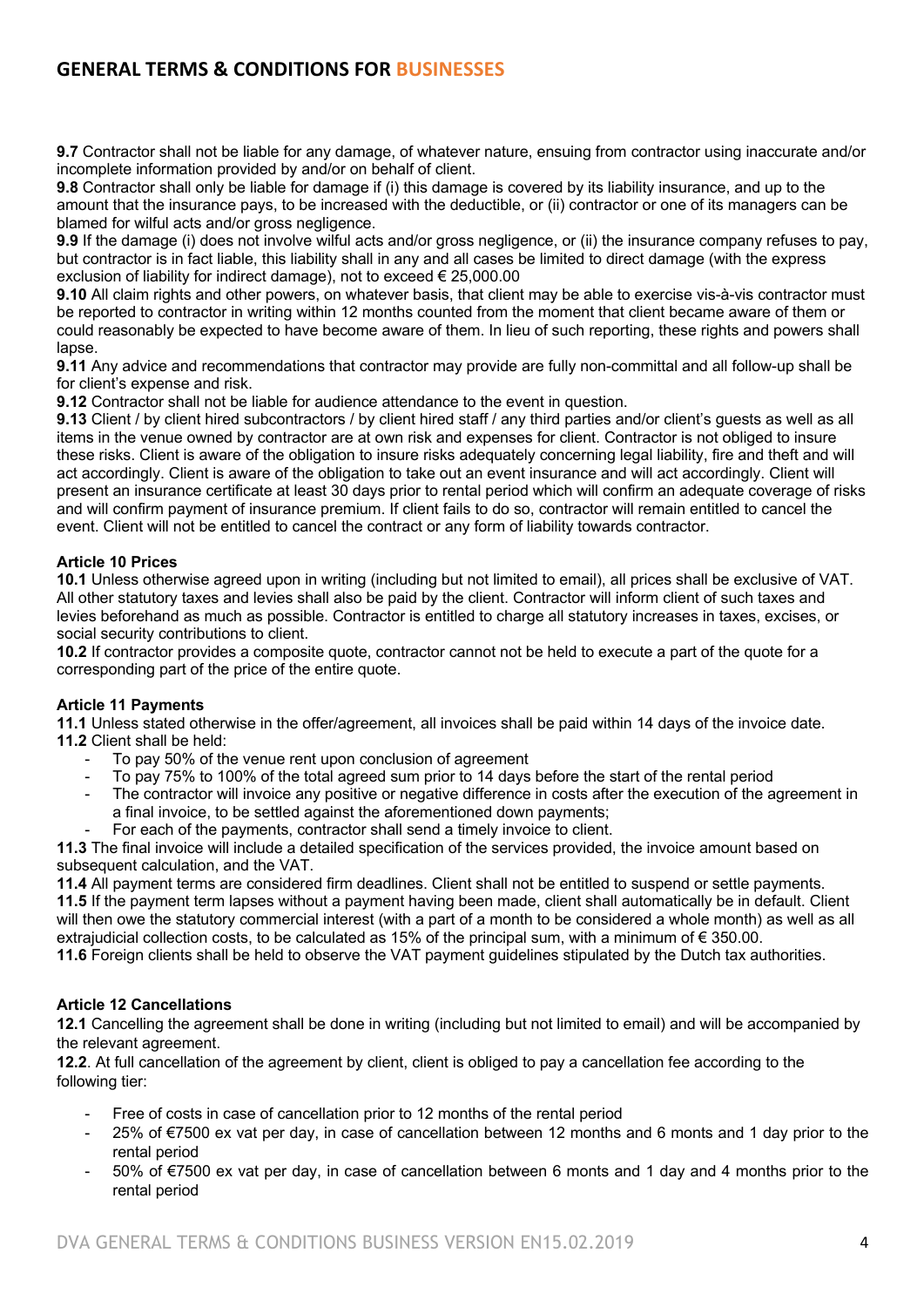- 75% of €7500 ex vat per day, in case of cancellation between 4 months and 1 day and 2 months prior to the rental period
- 100% of €7500 ex vat per day, in case of cancellation between 2 months and the start of the rental period

**12.3** If because of (but not limited to) payment obligations that contractor incurs due to client's cancellation, such as obligations toward and/or claims by third parties in the context of the execution of the agreement, client shall pay contractor at the time of cancellation for any damage incurred by contractor that exceeds the sum of the cancellation fee described in Article 12.2 of these General Terms & Conditions.

**12.4** The cancellation date shall be the first date on which contractor receives the cancellation.

### **Article 13 Complaints / Claims**

**13.1** Contractor must receive any and all complaints and reports of defects in writing (including but not limited to email) within 24 hours after client becomes aware of them or could reasonably be expected to have become aware of them. Failure to observe this period of time shall mean the lapse of any claims client may want to lodge.

### **Article 14 Force Majeure**

Circumstances that cannot be blamed to contractor and that are of such a nature that the (full) observance of the agreement cannot reasonably be expected (which circumstances include, but are not limited to: (i) extreme weather; (ii) permits or licences being revoked; and (iii) days of national mourning) will entitle contractor to dissolve (a part of) the agreement or suspend execution of (a part of) the agreement, without being held to pay any compensation. In such cases, contractor retains the right to claim payments (including but not limited to the costs for third parties hired by contractor).

#### **Article 15 Confidentiality**

**15.1** Both parties commit to the confidentiality of the other party's confidential information that they may receive in the context of the agreement. Information shall be considered confidential if this is made explicit by the counterparty or if this can be assumed from the nature of the information. The party receiving confidential information will only use this for the purposes for which that information is provided.

**15.2** The stipulations of Article 15.1 of these General Terms & Conditions does not pertain to information that:

- a) is provided by consultants, if those consultants are also bound to confidentiality;
- b) the receiving party was already legally aware of prior to receiving it from the counterparty;

c) was independently developed by the receiving party without using the counterparty's information or data; d) is or becomes public knowledge through any action except actions or negligence on part of the receiving party;

e) the receiving party obtains from a third party without violation of a confidentiality obligation vis-à-vis the counterparty;

f) must be disclosed pursuant to laws, regulations, or court orders, or pursuant to the decree of a government body, on the condition that the receiving party makes all possible effort to limit the scope of the disclosure and informs the counterparty of this pending disclosure beforehand.

### **Article 16 Dissolution of the Agreement**

**16.1** Contractor is entitled to dissolve the agreement if:

a) client fails to observe its obligations under the agreement, fails to observe them in full, or fails to observe them in time;

b) after entering into the agreement contractor is informed of circumstances that give it good reasons to fear that client will not (be able to) observe its obligations;

c) client's assets are seized, client is granted a suspension of payment obligations, or client is declared bankrupt.

**16.2** In the event of the dissolution of the agreement, all of contractor's claims on client will become immediately claimable.

**16.3** If contractor decides to dissolve the agreement, it will in no way be held to compensate client for any damage or expenses that client may incur because of the dissolution.

### **Article 17 Image Rights and Drawings**

**17.1** All images, drawings, ideas, and intellectual property rights used in or appended to an offer or an order confirmation may only be used in the context of the assignment that is (to be) granted and client shall not be entitled to use these for its own purposes or to provide them to a third party. All rights will remain with contractor in full. **17.2** Contractor therefore retains the right to request that client return the documents referred to in Article 17.1 of the present General Terms & Conditions.